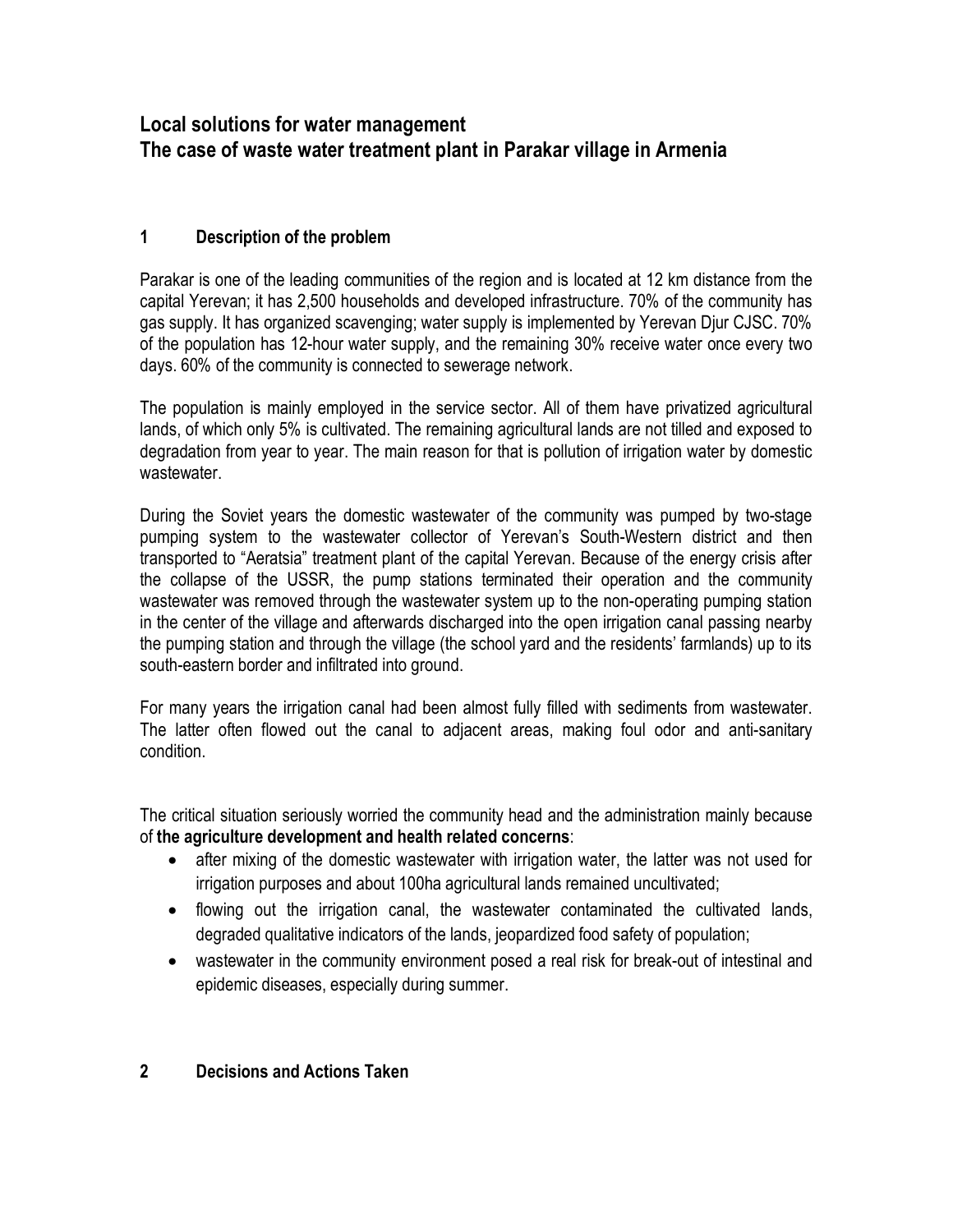The project team responded to structured questions that are provided to guide authors of IWRM ToolBox case studies. In order to keep the format, we have developed the responses to these questions as we found that they are useful for considerations ot scholars, practitioners and decision makers.

#### **Who took a leadership in the project? How the project was phased? – from the idea, development, implementation? How long does it take?**

In 2010, the community head in partnership with "Parakar" Benevolent Foundation and Country Water Partnership (NGO) initiated and developed a demonstration pilot project for domestic wastewater treatment. The project implied applying lagoon type of wastewater treatment system for the first time in Armenia, which has a broad application in many countries, such as USA, Canada, European countries and is relatively cost-effective to build and operate. This wastewater treatment technology was adapted for Armenian conditions and the treatment structures were designed by JINJ engineering-consulting company. This technology allows treating the domestic wastewater to the quality required for irrigation water (reduction of BOD5 from 280 mg/l up to 42mg/l) and using the treated wastewater for irrigation purposes (fig.1).



Figure 1. Lagoon type of wastewater treatment system in Parakar village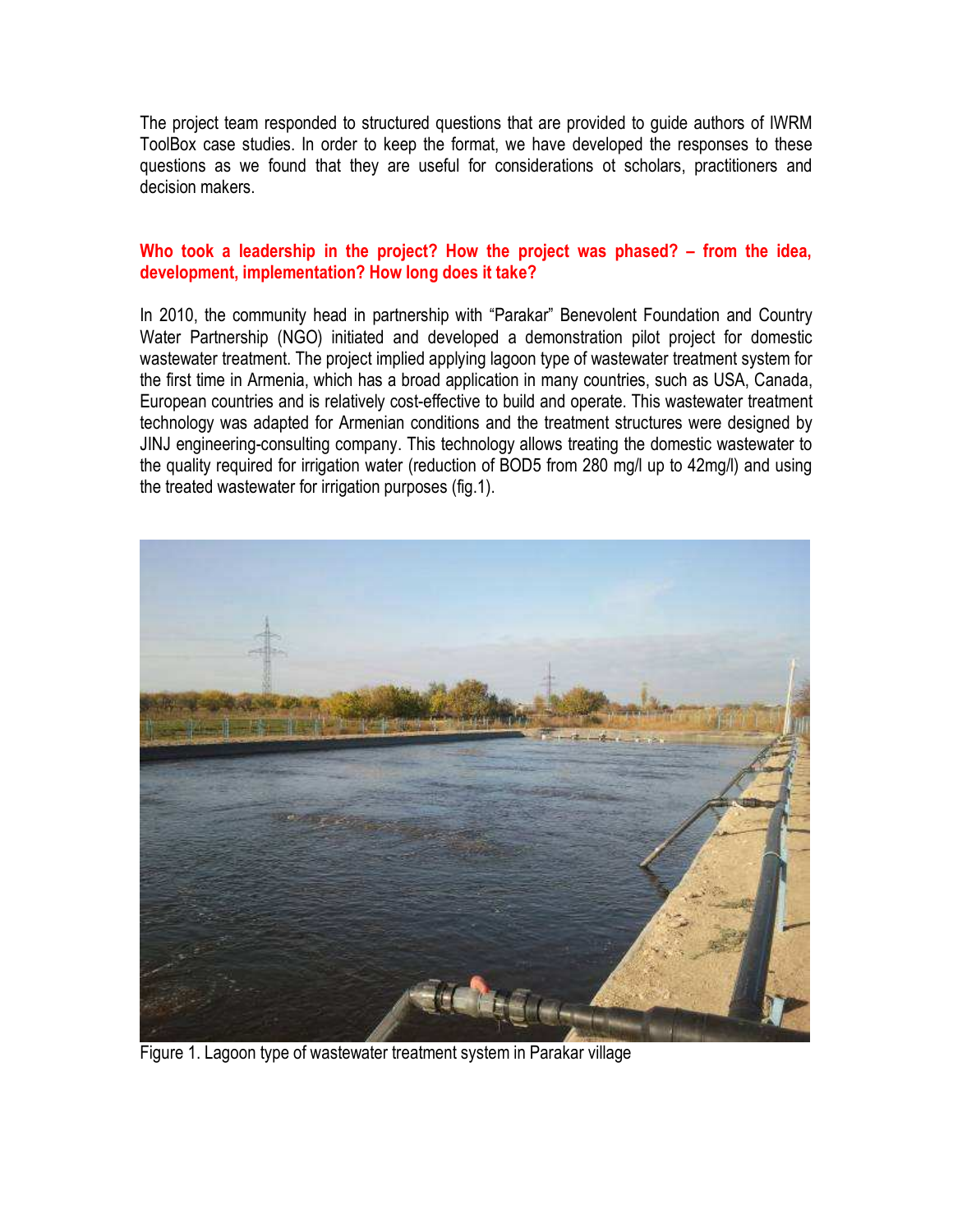The construction works for wastewater collection and treatment facilities started in October 2010 (see fig.2).

1. 882m-long 250mm polyethylene wastewater collector and 17 observation chambers were constructed.

2. The mechanical structures of the plant were constructed:

3. Screen,

4. Pump station with two pumps installed: one is horizontal, with cutting machine, submerged, grinder pump and the other is vertical, single-stage, made from stainless steel, submerged, three-phase engine with automatic switching, as a spare pump.

5. Air blowing node where two air blowers of Italian ROBUSCI production were installed, an air vent system, which evenly distributes air throughout the lagoon area.

6. First biological lagoon with 5,350m3 operating capacity, which is moisture-proof with aeration pipes passing through it.

7. Sedimentation lagoon with 112m3 operating capacity.

8. Fence.

9. A guide post.



Figure 2. Details of the lagoon type of wastewater treatment system in Parakar village

It is worth mentioning that all organizations taking part in the project (Country Water Partnership, JINJ Ltd., community administration) have attached importance to this initiative and made monetary and in-kind contributions to the project. Besides, this is the first project within the framework of UNDP/GEF Small Grants Programme in Armenia where the community monetary contribution makes about 75% of the total project budget.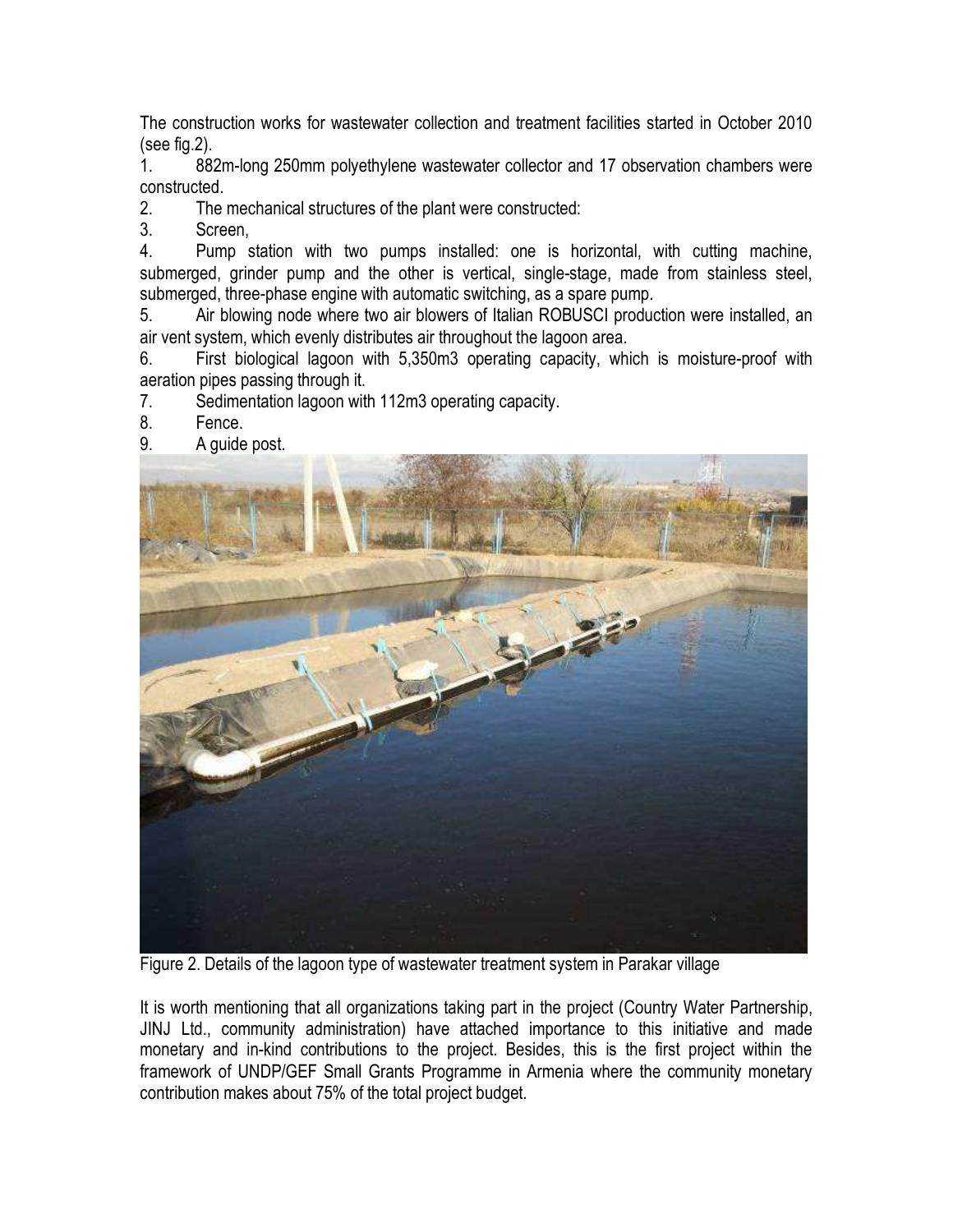#### **Financing of water infrastructure: the project was depended on foreign grant but operation cost will stay with local community, how this is discussed?**

During the project implementation special attention was paid also to public awareness raising and formation of appropriate attitude of population towards the new wastewater treatment technology. By means of information leaflets and round tables the community population was informed about the project goals, the implemented works and the anticipated outcomes. The population was informed also about the positive impacts of the project on the environment, health and socialeconomic condition.

During all of the public hearing meetings the participants appreciated the project results, since this was the first attempt of applying such a technology in Armenia and the possibility of its replication in other settlements depends on the project success. Under the project training sessions were also organized for the plant operating staff.

### **3 Outcomes**

Despite being at the early stages, the project has already visible outcomes. First of all it provides a local solution for the local level problems. Second it improves the level of community involvement in the local water management. Then, it definitely provides benefits of integrated approach, since it incorporates waste water service, improves condition of the irrigation system and reduces degradation of community farmlands as well as health conditions in the village.

Moreover, unlike the option developed under the general plan of the community, according to which the domestic wastewater of the community would be pumped to the collector of Yerevan's South-Western district and then removed to "Aeratsia" wastewater treatment plant, with US\$1.5 million preliminary estimated value, this approach is rather inexpensive and more acceptable from the environmental point of view.

#### **How the project can contribute to others? Could it be replicable?**

It is assumed that the project will also contribute to development of small business in Parakar, i.e. establishment of the community-based entity for operation of the wastewater treatment system and development of fish industry in the future.

#### **4 Lessons learned**

There are several lessons learned from this case. First of all, in case of the small villages issues being outside of the interest of big water service investors because there are not "rate of return" alternative initiatives are appropriate to consider.

Similar to other IWRM relevant cases, local and small scale solutions proved to be one of the best alternatives in this case.